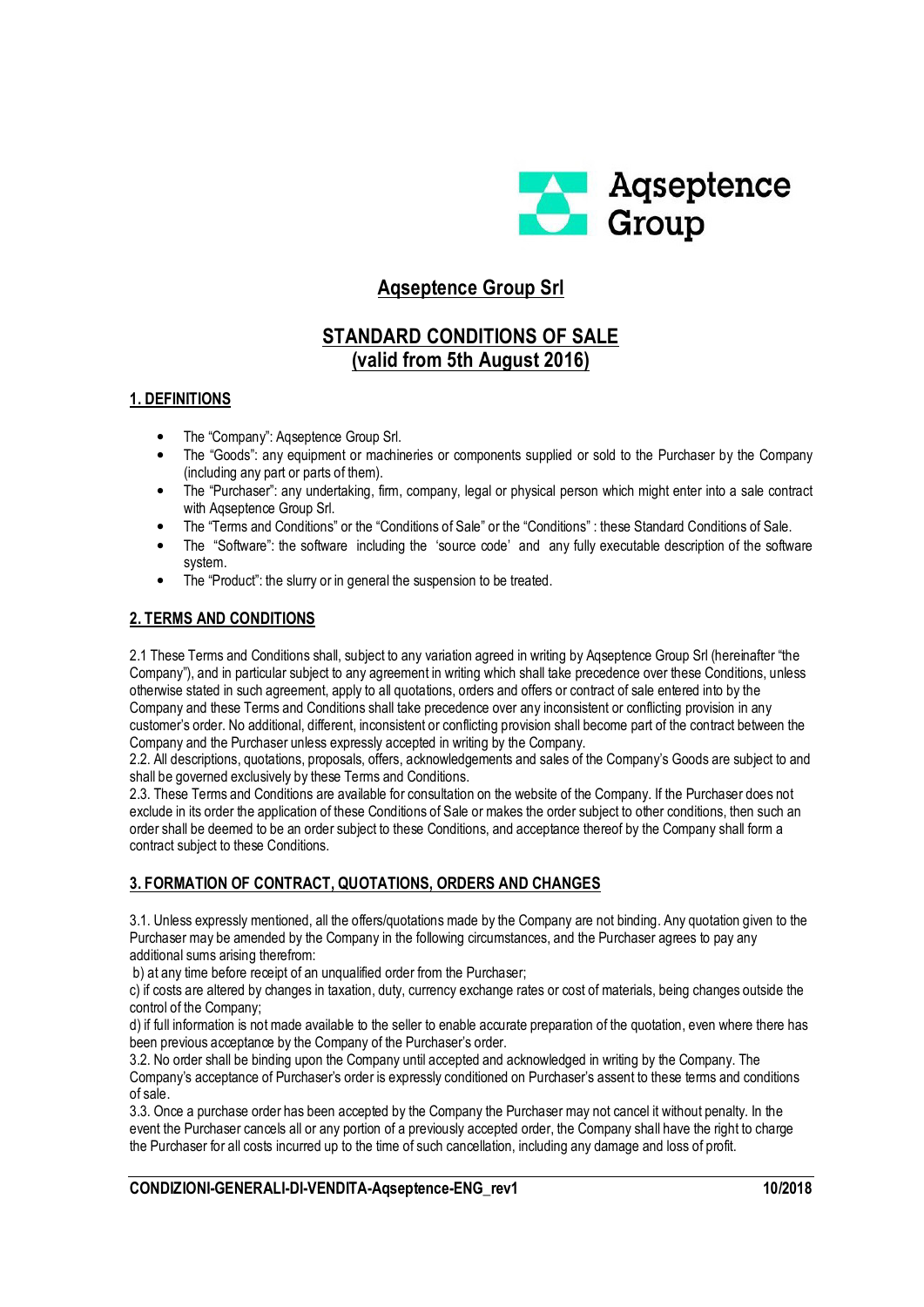## **4. DRAWINGS AND DESCRIPTIVE DOCUMENTS**

4.1. The weights, dimensions, capacities, prices, performance ratings and other data included in catalogues, prospectuses, circulars, advertisements, illustrated matter and price lists constitute an approximate guide. These data shall not be binding save to the extent that they are expressly referred to in the contract.

4.2. Any drawings or technical documents intended for use in the construction of the Plant or of part thereof and submitted to the Purchaser prior or subsequent to the formation of the contract shall remain the exclusive property of the Company. They may not, without the Company's consent, be utilised by the Purchaser or copied, reproduced, transmitted or communicated to a third party. Provided, however, that the said plans and documents shall be the property of the Purchaser: (a) if it is expressly so agreed, or

(b) if they refer to a separate preliminary Development contract on which no actual construction was to be performed and in which the property of the Company in the said plans and documents was not reserved.

4.3. Any drawings or technical documents intended for use in the construction of the Plant or of part thereof and submitted to the Company by the Purchaser prior or subsequent to the formation of the contract remain the exclusive property of the Purchaser. They may not, without his consent, be utilised by the Company or copied, reproduced, transmitted or communicated to a third party.

# **5. TERMS OF PAYMENT**

5.1 Payment, unless otherwise agreed, will take place by irrevocable and confirmed letter of credit and/or cash.

5.2 The timely payment of the Purchase Price constitutes an essential element of the sale contract. Failure by the Purchaser to pay in accordance with the terms of the contract shall entitle the Company at its option to:

(i) withhold future deliveries until such payment has been made and further payments secured to its satisfaction;

(ii) apply liquidated damages at 0,6 % above the EURIBOR base rate for each day the amount remains outstanding after the due date. The Purchaser acknowledges that the above figure is a genuine and fair estimate of the damages which the Company is likely to incur in case of late payment;

(iii) suspend the fulfillment of his own obligations until such payment is made and/or restrict or suspend the functional effects of the Goods. The Company assumes no liability whatsoever in respect of any damages suffered by the Purchaser or any third party as a result of such restriction or suspension.

(iv) in addition to all other remedies available at law or specified herein, the Company shall be entitled to take possession of the Goods for which payment has not been made, wherever located, and remove same, without legal process, at Purchaser's expense.

5.3 In the event of debt recovery proceedings the Company will have the right to recover all costs, including third Party costs, from the Purchaser.

5.4 If the Purchaser delays in making any payment the Company will be entitled to postpone the fulfilment of his own obligations until such payment is made, unless the failure of the Purchaser is due to an act or omission of the Company. 5.5 If an instalment of the payment is due after the start-up of the plant or machinery and said activity is delayed for reasons not attributable to the Company, said payment shall be done in any case within 6 months from the shipping of the Goods, regardless of the actual start-up date.

5.6 If the Purchaser does not collect the Goods after the notice of the Company informing that the Goods are ready to be shipped, the Purchaser shall pay the costs for the storage at the Company's and the Company shall be entitled to issue the invoice for the part of the price related to the construction.

5.7 If the Purchaser does not collect the Goods after the information that the Company is ready to ship them, the Purchaser shall bear the risk of damage or perishment of the Goods.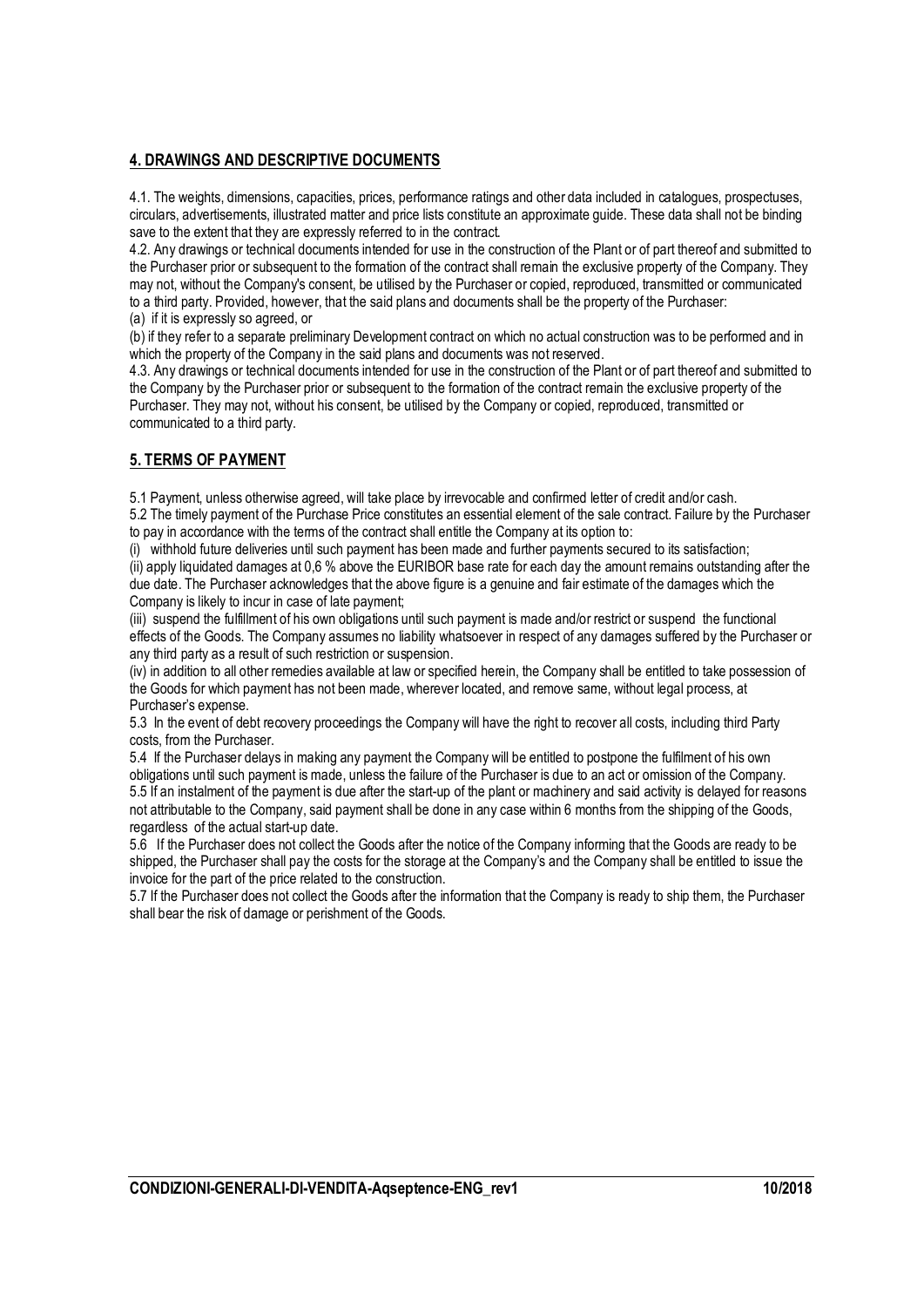# **6. PRICES**

6.1 All orders are accepted at prices agreed in writing.

IF THE REQUEST OF MANUFACTURING IS MADE BY THE PURCHASER AFTER MORE THAN 6 MONTHS AFTER THE SIGNATURE OF THE ORDER, THE COMPANY RESERVES THE RIGHT TO INCREASE OR DECREASE PRICES QUOTED, PROPORTIONALLY TO THE INCREASE OF RAW MATERIALS, FOREIGN CURRENCY TO PAY IT, IMPORT DUTY, FREIGHT CHARGES OR MANUFACTURERS' PRICES.

6.2 The Company reserves the right to amend prices to correct errors or omissions. Prices quoted are always on an Ex Works (Incoterms 2010) basis and are exclusive of VAT. When it is not agreed a different condition, the Company will on each shipment make a charge to cover the packaging (even if it is deemed necessary to preserve the Goods, as provided at art. 4), transportation and insurance on the Goods being supplied.

# **7. DELIVERY DATES**

7.1 All delivery dates quoted are estimated, are not guaranteed, and do not form a term of this contract. The established delivery date is the best estimate possible based on current and anticipated factory operations of when the Goods will be shipped. THE COMPANY undertakes to make reasonable endeavour to comply with the delivery schedule but WILL NOT ACCEPT CANCELLATION OF CONTRACT FOR, OR LIABILITY TO THE PURCHASER OR TO ANY THIRD PARTY FOR ANY DIRECT OR INDIRECT LOSSES OR DAMAGES (SUCH AS, BUT NOT LIMITED TO, LOSS OF PRODUCTION, LOSS OF BUSINESS OR LOSS OF PROFITS) WHICH MAY ARISE FROM LATE DELIVERY. Where an order calls for a number of items, the Company reserves itself the right to dispatch all or any number of items as and when available, and Purchaser shall pay all invoices in respect of such deliveries in accordance with the terms of payment set out above. 7.2 If the Purchaser does not collect the goods after the information that the Company is ready to ship them, the Purchaser shall bear the costs of preservation of the Goods, including packaging necessary to preserve it at open-air and a storage fee of 20 Euro/ m2 of footprint per week of delay.

### **8. DELIVERY**

8.1 The Company shall not be liable to the Purchaser for any damage or loss arising directly or indirectly out of delay in delivery of the Goods nor will the Company be liable for any consequential or special loss claimed by the Purchaser including without limitation delay retention, loss of profit, loss of production, loss of time charges or liability to any Third **Parties** 

8.2 Delivery shall occur and risk of loss shall pass to the buyer upon delivery of the material to the carrier at the point agreed. Transportation shall be at buyer's sole risk and expense, and ANY CLAIM FOR LOSS OR DAMAGE IN TRANSIT SHALL BE AGAINST THE CARRIER ONLY.

### **9. DAMAGE OR LOSS IN TRANSIT**

9.1 No responsibility will be accepted by the Company for damage or loss of Goods in transit. Any such damage should be notified to the Carrier and to the Company within 4 days of receipt, and the goods held for inspection to enable a claim to be made on the Carrier. If the Goods are lost or not received by the Purchaser within 6 days of date of invoice, the Carrier and Company should be immediately notified.

### **10. RETURN OF GOODS**

10.1 No Goods may be returned without the Company's written consent. Where Goods are alleged to be defective or not in conformity with the Company's written specification, full details must be given and credit (or replacements) will not be issued until defects have been agreed by the Company. In no circumstances will Goods which have been used, altered, or soldered be considered for credit or replacement.

### **11. REPRESENTATIONS, CONDITIONS AND WARRANTIES**

11.1 Save as expressly set out herein, the Company shall not be liable for any representation made by or on behalf of the Company and all conditions and warranties, express or implied, statutory or otherwise are excluded.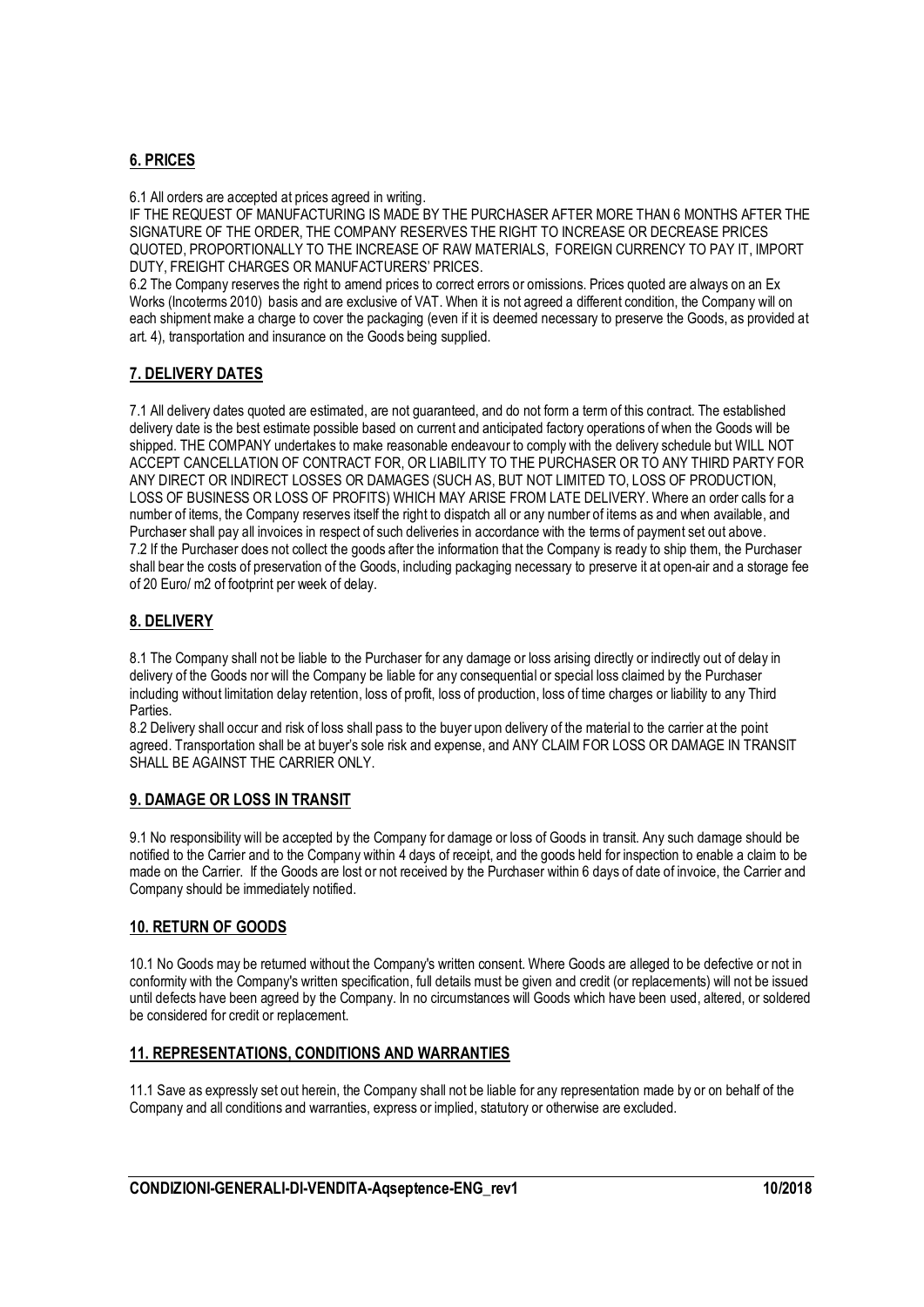### **12. WARRANTY AND LIABILITY OF COMPANY**

12.1 The Company shall make every reasonable effort to have repaired or replaced free of charge any Goods which are, or become, defective through any fault in design, materials or workmanship in the manufacture thereof, provided that such defect occurs within 12 months of date of start-up by the purchaser AND NOT LATER THAN 18 MONTHS AFTER THE DATE OF SHIPPING OF THE GOODS, AND PROVIDED THAT THE PURCHASER NOTIFIES THE COMPANY OF ANY SUCH DEFECT IMMEDIATELY, IT IS TO SAY WITHIN 48 HOURS AFTER IT OCCURS.

12.2 Unless otherwise agreed, the Purchaser shall bear the cost and risk of transport of defective parts and of repaired parts or parts supplied in replacement of such defective parts between the place where the Goods are situated and the Company's works. SAVE AS AFORESAID, UNDER NO CIRCUMSTANCES WILL THE COMPANY BE LIABLE, IN CONTRACT OR OTHERWISE FOR ANY LOSS, DAMAGE, EXPENSE, OR INJURY WHATSOEVER, CONSEQUENTIAL OR OTHERWISE, ARISING OUT OF OR IN CONNECTION WITH THE SUPPLY OR INSTALLATION, USE OR FAILURE OF, DEFECT IN, THE GOODS SOLD THEREUNDER AND UNDER NO CIRCUMSTANCE THE LIABILITY SHALL EXCEED THE CONTRACT PRICE. THIS LIMITATION WILL APPLY EVEN IF THE COMPANY HAS BEEN ADVISED OF THE POSSIBILITY OF SUCH DAMAGE AND NOTWITHSTANDING THE FAILURE OF ANY LIMITED REMEDY PROVIDED HEREIN. THE PURCHASER ACKNOWLEDGES THAT THE TERMS OF SALE REFLECTS THIS ALLOCATION OF RISK.

12.3 In order to be able to avail himself of his rights under this Clause the Purchaser shall notify the Company in writing without delay of any defects that have appeared and shall give him every opportunity of inspecting and remedying them.

12.4 The warranty does not apply to the wearing parts and in case the maintenance is not done by a professionally skilled technician regularly, and respecting the instructions given by the Company.

12.5 THE FOREGOING WARRANTY IS IN LIEU OF AND EXCLUDES ALL OTHER WARRANTIES NOT EXPRESSLY SET FORTH HEREIN (SAVE FOR THE STANDARD WARRANTY TERMS AND CONDITIONS PROVIDED BY THE COMPANY FOR SPECIFIC GOODS IN ADDITION TO THESE CONDITIONS) WHETHER EXPRESSED OR IMPLIED BY OPERATION OF LAW OR OTHERWISE INCLUDING BUT NOT LIMITED TO ANY IMPLIED WARRANTIES OF MERCHANTABILITY OR FITNESS FOR A PARTICULAR PURPOSE.

12.6 If any of the goods shall have been altered, modified, repaired, dismantled or otherwise tampered with or interfered with by the Purchaser or any other unauthorised person or if the Goods shall be used or installed contrary to any operating instructions issued by the Company or to the warranty given by these conditions, then the warranties in this clause shall be void and ineffective.

12.7 The source code is restricted and the Purchaser has no right to access the Software in source code form.

No warranty is extended to any Software that has been altered or modified in any way, or that is being used on a system that has been corrupted by computer viruses, spy ware, or any third party Software or device. UNDER NO CIRCUMSTANCES WILL THE COMPANY BE LIABLE, IN CONTRACT OR OTHERWISE FOR ANY LOSS, DAMAGE, EXPENSE, OR INJURY WHATSOEVER, CONSEQUENTIAL OR OTHERWISE, ARISING OUT OF OR IN CONNECTION WITH THE SOFTWARE WHENEVER THE PURCHASER HAS ASKED AND OBTAINED FROM THE COMPANY ACCESS TO THE SOFTWARE IN SOURCE CODE FORM. THE PURCHASER ACKNOWLEDGES THAT THE COMPANY HAS NO CONTROL OVER THE MODIFICATION OR ALTERATION OF THE SOFTWARE IN CASE SOURCE CODE IS NOT RESTRICTED AND THAT SUCH MODIFICATION OR ALTERATION MAY CAUSE DAMAGES TO THE PURCHASER OR THIRD PARTIES. The Purchaser agrees to indemnify and hold harmless the Company, its officers and employees from and against all liability, demands, claims, damage, and expense by reason of or on account of damage, death, or personal injury of whatever nature or kind arising out of or in connection with the modification or alteration of the Software.

12.8 Where a site visit is requested in respect of equipment supplied by the Company a charge will be levied should the defects prove to be outside the guarantee issued herein.

# **13. RETENTION OF TITLE**

13.1. Transfer of ownership of the Goods will take place upon the Company's receipt of full payment, including possible interest on overdue payment unless otherwise agreed upon. The Purchaser holds the Goods delivered hereunder as bailee for the Company until the Purchaser has paid the Company in full for such Goods.

**CONDIZIONI-GENERALI-DI-VENDITA-Aqseptence-ENG\_rev1 10/2018**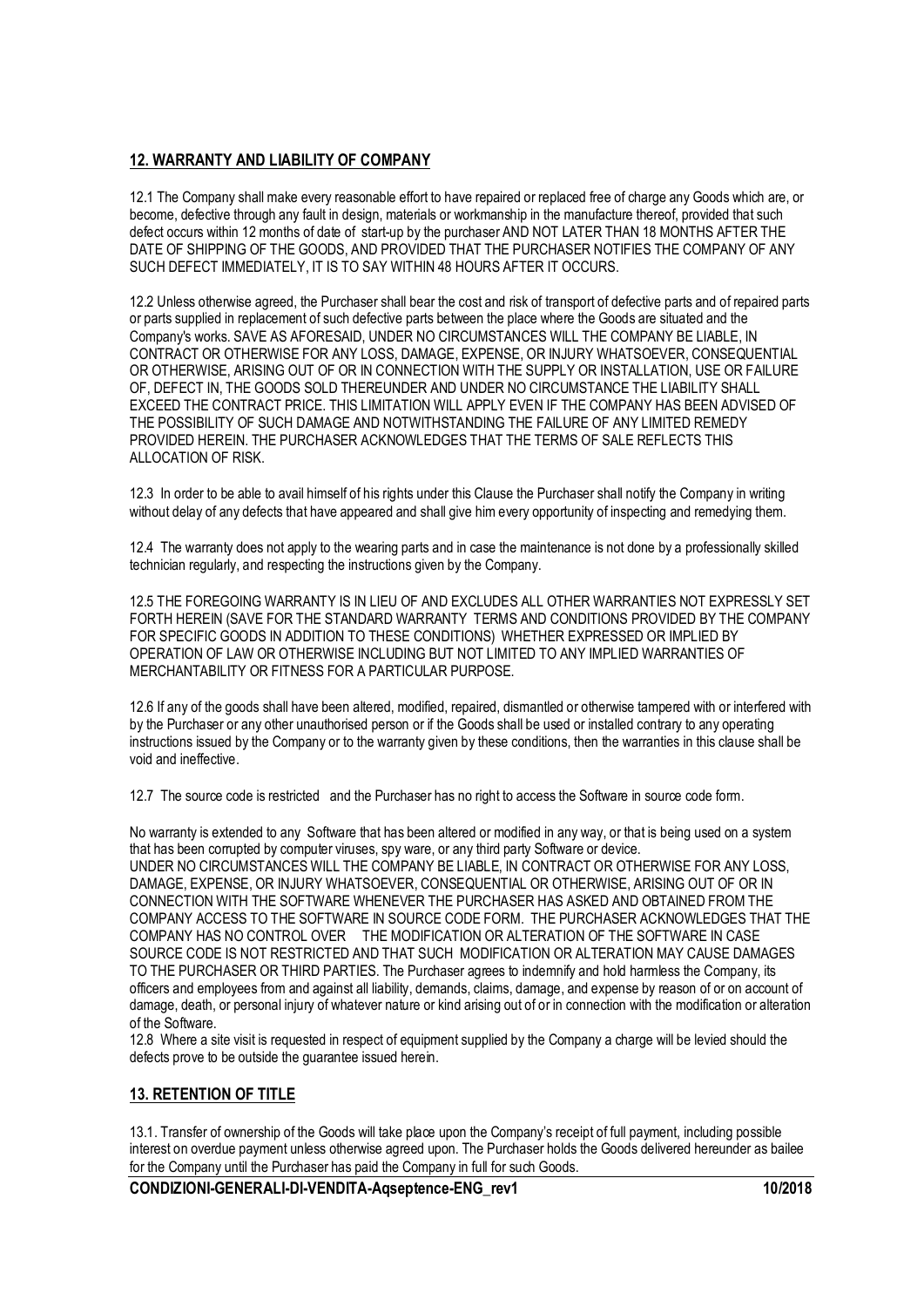13.2.As bailee, the Purchaser:

i) will store such Goods, if unused, separately and so as to be identifiable as the property of the Company. and

(ii) will be entitled to use the goods and to incorporate them into machinery or other articles, but in such event or events the Goods will remain the property of the Company and in case of late payment the Purchaser shall, upon request of the Company and at Purchaser's expense, separate the Goods from any machinery or other articles in which they may be incorporated and redeliver them to the Company.

13.3 If the law of the country where the Plant is situated after delivery does not permit the Company to retain the property in the Plant, the Company shall be entitled to the benefit of such other rights in respect thereof as such law permits him to retain. The Purchaser shall give the Company every assistance in taking any measures required to protect the Company's right of property or such other rights as aforesaid.

#### **14. SUB-CONTRACTING**

14.1 The Company shall be entitled to sub-contract all or any of its obligations hereunder.

#### **15. DRAWINGS AND INFORMATION**

15.1 All estimates, designs, drawings, computer programmes and computer software prepared by the Company whether upon the commission by or the instructions of the Purchaser or otherwise shall unless otherwise specifically provided in the contract remain the property and copyright of the Company.

15.2. Software is proprietary. The source code is restricted and the Purchaser has no right to access the Software in source code form.

15.3. All the ownership of intellectual property rights in the Software (including but not limited to any code, image, data, text and add-in programs contained in the Software and in any and all future updates, modifications, revisions and/or derivative works of the Software), and attached supporting documentation belong to the Company and may not be used, reproduced, altered, distributed, exploit or otherwise dealt with by the Purchaser without written authorization from the Company, unless said usage, reproduction, alteration, distribution exploitation and dealing are expressly authorized by the Company.

15.4. Without the prior written consent of the Company, the Purchaser cannot:

(i) reproduce the Software in whole or in part;

(ii) sell, assign, license, disclose, or otherwise transfer or make available the Software in whole or in part to any third party; (iii) use the Software to provide services to third parties;

(iv) implement, use, sell, distribute, transfer or permit any third party to implement, use, sell, distribute or transfer the Software and all the intellectual property rights thereof for the purpose of profit making;

(v) copy, alter, amend, run by mount or create any derivative works based on the Software or any part or component thereof, data released to any mobile communication terminal's internal memory by the Software and interactive data between client terminal and server's terminal during the Software's operation for the avoidance of doubt, the forms of such restricted acts include, but not limited to, the creation of plug-ins, add-on programs, outside hanging or any unauthorized third party's tool/service accessing the Software and correlative systems);

(vi) remove, delete or alter any proprietary notices or marks (including without limitation the copyright statements) on the Software;

(vii) reengineer, de-compile, disassemble, alter, translate or reverse engineer the Software or any part or component there to applicable laws which permit such activities notwithstanding this contractual prohibition; (viii) amend or destroy the original state of the Software;

15.5. The Software is protected by copyright laws and international copyright treaties, as well as other intellectual property laws and treaties. the Purchaser hereby acknowledges that all intellectual property rights in the Software (including but not limited to any images, text, audio, video, and "applets" incorporated into the Software) throughout the world belong to the Company, and that the Purchaser has no rights in, or to, the Software other than the right to use it in accordance with the terms agreed with the Company.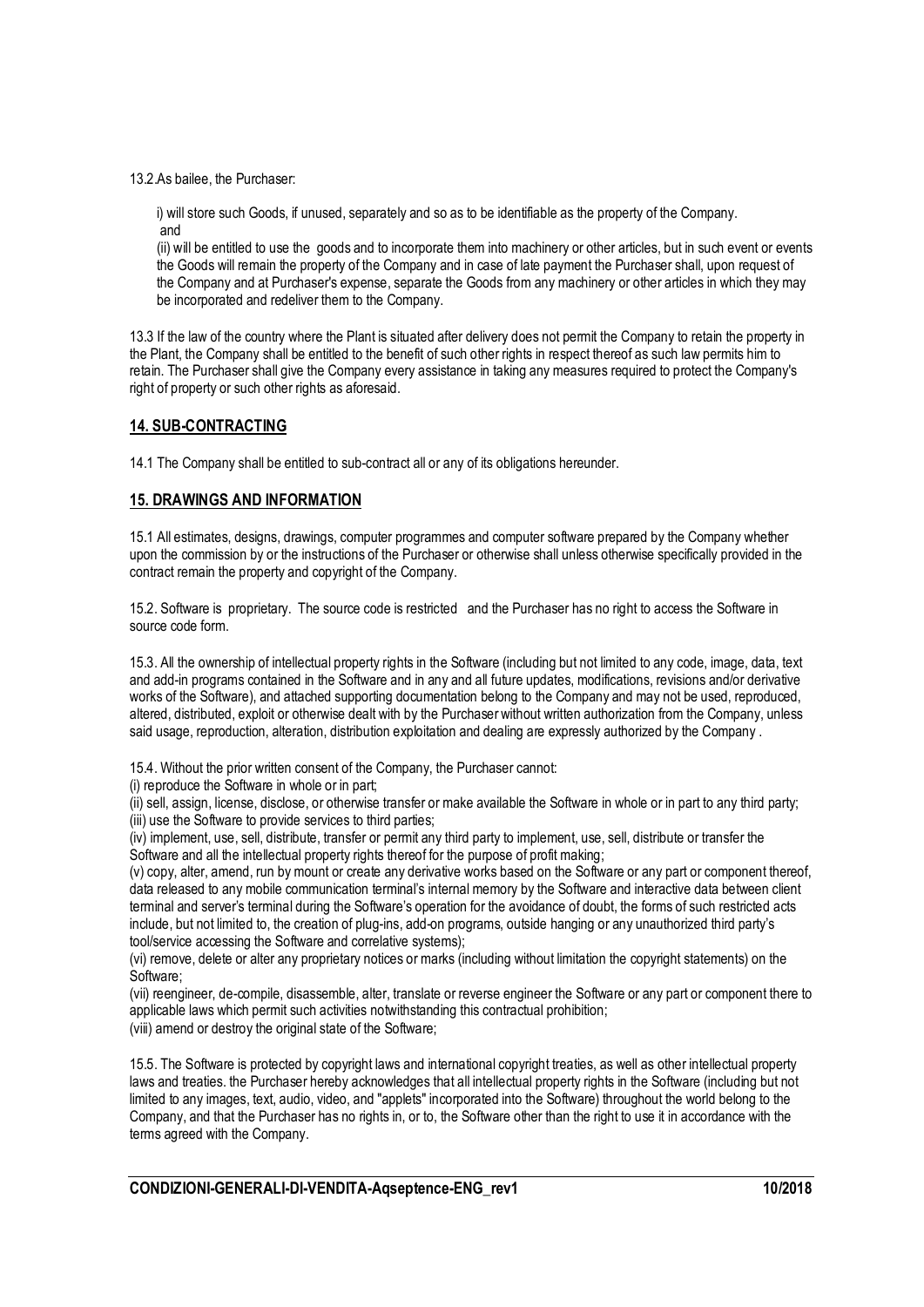15.6. The Company shall be at liberty to make use of any designs, drawings, plans, models, specifications, computer programmes and other Software prepared for in the course of the work done under this contract or for the purpose of any other contract in which the Company may be engaged.

 Any invention produced by the Company in the course of carrying out the contract shall be the property of the Company and nothing in this contract shall operate to prevent the Company taking such steps as it shall think fit by way of patent application or otherwise to protect its rights in such invention.

 Any information as to such invention or development thereof which may be communicated to the Purchaser in the course of performance of the contract shall be treated as confidential by the Purchaser and shall not be available to third parties without the consent of the Company.

 The Company shall provide for the Purchaser in respect of any Goods supplied by the Company under such instructions by way of a manual of instructions or in such other form as the Company shall deem fit sufficient to enable the Purchaser to operate any Goods or equipment and to deal with such adjustments and routine maintenance as would normally be carried out by the operator thereof but the Company shall be under no obligation to supply the Purchaser with copies of its manufacturing or working drawings or specifications or other information not essential to the operation and use of the Goods supplied.

15.7 The Purchaser shall be responsible for the accuracy of any drawings or specifications supplied or checked and approved by the Purchaser and the Company shall not be liable for any defects resulting from any error or inaccuracy in such drawings or specifications or for any failure of the goods to fulfil requirements not included in such drawings and specifications.

THE DRAWINGS MADE BY THE COMPANY AND BASED ON THE DATA GIVEN BY THE PURCHASER SHALL BE DEEMED ACCEPTED BY THE PURCHASER IF NO COMMENTS OR REQUEST OF VARIATION IS SENT BY THE PURCHASER WITHIN 14 DAYS FROM THE RECEIPT OF THE DRAWINGS. THE COMPANY IS ALLOWED TO REFUSE NEW DRAWINGS OR MODIFICATIONS AFTER THE EXPIRATION OF SAID DEADLINE.

THE ACCEPTANCE OF A LATE APPROVAL OR MODIFICATION ALLOWS THE COMPANY TO A DELAY OF DELIVERY. SUCH DELAY SHALL BE COMMUNICATED BY THE COMPANY TO THE PURCHASER WHEN THE VARIATION OR NEW DRAWING IS ACCEPTED.

15.8 Unless performance figures have been stipulated, the Company shall be under no liability merely for failure to obtain any particular performance. Where performance figures have been stipulated they shall be subject to any tolerance specified in the contract or documents referred to therein or, if none, to tolerances customary in the industry. If performance figures obtained on any test provided for in the contract are outside the tolerance limits, the Purchaser shall be entitled to reject the Goods, but before rejecting the Goods or claiming damages the Purchaser will give the Company a reasonable time and opportunity to rectify the performance of Goods.

The performance figures are based on tests that are made by the Company on representative samples of the Product supplied and chosen by the Purchaser, who affirms that the samples correspond to the same substance that will be treated including all the possible periodical fluctuations or future changes of the Product.

THEREFORE, THE COMPANY SHALL NOT BE DEEMED LIABLE IF THE GOODS DO NOT OBTAIN THE EXPECTED PERFORMANCE IF THE SAMPLE THAT WAS SUPPLIED OR INDICATED BY THE PURCHASER WAS NOT REPRESENTATIVE OF THE REAL PRODUCT BECAUSE WAS WRONGLY CHOSEN OR BECAUSE OF ITS PHYSICAL AND CHEMICAL EVOLUTION IN THE LAPSE OF TIME BETWEEN ITS COLLECTION AND THE TEST .

The performance is limited to the Products that have exactly the same features of the tested sample in all details, like chemical composition, suspended and dissolved solids concentration, particle size distribution, pH, viscosity, temperature, capillarity suction time and any other condition.

Unless differently agreed all the performance shall be measured according to the standard methods used in the Company laboratories.

15.9 The Purchaser warrants that the full details of the use for which the Goods are intended have been given to the Company. The Company shall not be liable for failure of the Goods to be suitable for any use not specified or insufficiently specified by the Purchaser or for unsuitability of the Goods for use with any machinery or equipment of which full details

**CONDIZIONI-GENERALI-DI-VENDITA-Aqseptence-ENG\_rev1 10/2018**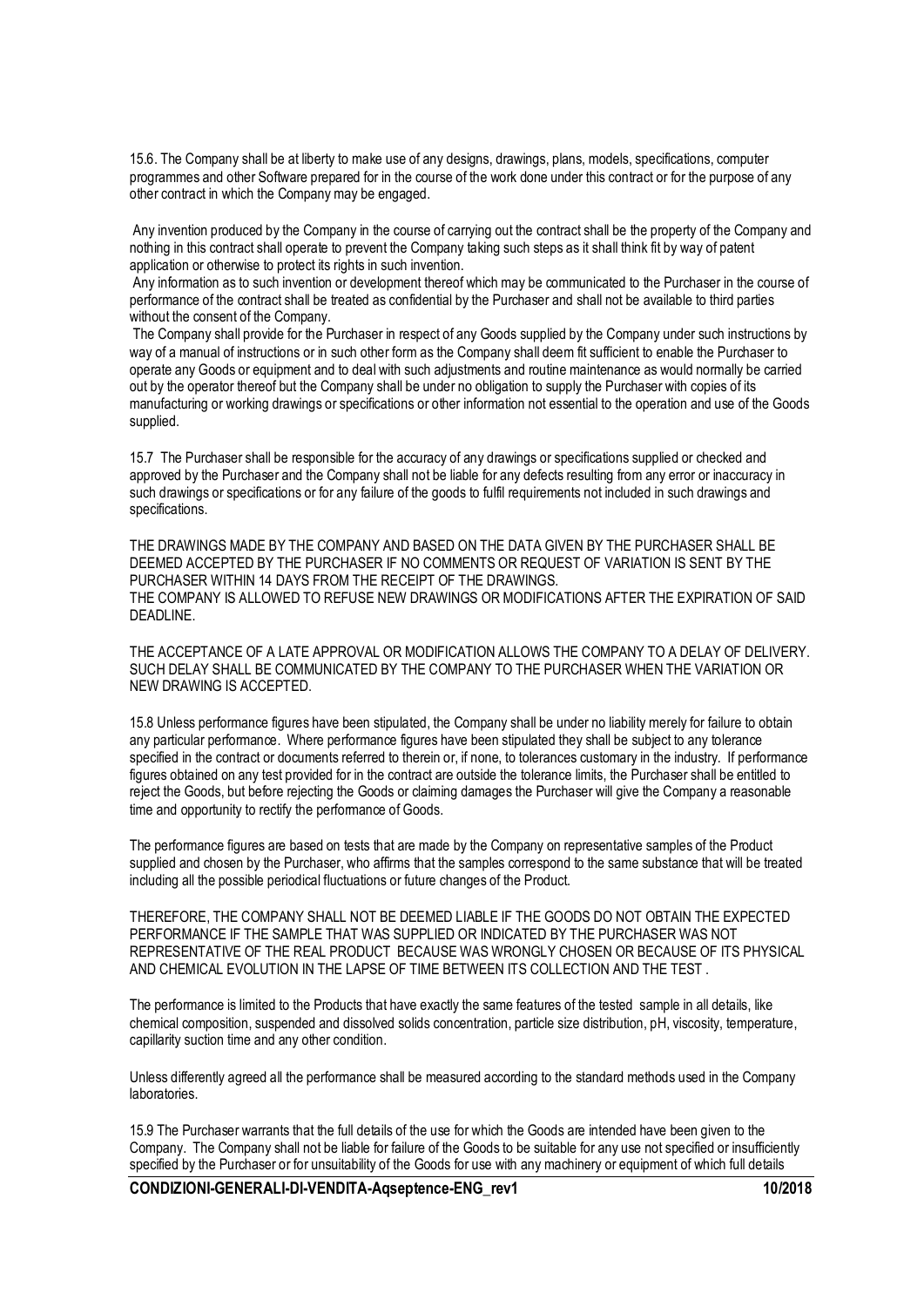have not been given to the Company. The Purchaser accepts that the use of the Goods with equipment or machinery of which insufficient details have been disclosed to the Company may be unsafe and the Company shall not be responsible for lack of safety in such circumstances or resulting from facts or characteristics of associated equipment or machinery or working conditions or any environment not disclosed to the Company.

15.10 In case of chemically aggressive or corrosive Products, the materials proposed by the Company for the manufacturing of its Goods, and particularly those parts that are in contact with the Product, shall be verified by the Purchaser before sending the order. THE ISSUANCE OF AN ORDER SHALL IMPLY THE ACCEPTANCE OF SAID MATERIALS, BASED ON THE EXPERIENCE OF THE PURCHASER ABOUT THE PRODUCTS THAT ARE EXPECTED TO BE TREATED.

# **16. VARIATION**

16.1 Any variation to the specification shall be agreed in writing between the parties.

16. 2 In the event of the Purchaser altering the requirements of the contract after instructions have been received by the Company, the Company reserves the right to amend the delivery time and to charge for any consequent losses or costs incurred as a result of the alteration.

16.3 Any variations agreed under this clause shall be deemed to be incorporated in this agreement and these conditions shall apply as well to such variations as to the original agreement.

### **17. CANCELLATION OR VARIATION**

17.1 Cancellation of an order or part of an order can only be made by mutual consent, but where the Company agrees that an order may be cancelled, the Company nevertheless reserves the right to levy charges on the Purchaser for any loss the Company has suffered as a result of that cancellation.

17.2 In the event of the Purchaser altering the requirements of the contract after instructions have been received by the Company, the Company reserves the right to amend the delivery time and to charge for any consequent losses or costs incurred as a result of the alteration.

17.3 If the Company is obliged to suspend work due to lack of instructions from the Purchaser as to matters arising in the course of the carrying out of this contract, then the Company shall be entitled to be paid by the Purchaser all loss incurred as a result thereof.

### **18. TESTING AND INSPECTION**

18.1 If expressly agreed in a contract, the Purchaser shall be entitled to have the quality of the materials used and the parts of the Plant, both during manufacture and when completed, inspected and checked by his authorised representatives. Such inspection and checking shall be carried out at the place of manufacture during normal working hours after agreement with the Company as to date and time.

18.2 If as a result of such inspection and checking the Purchaser shall be of the opinion that any materials or parts are defective or not in accordance with the contract, he shall state in writing his objections and the reasons there for.

18.3 Acceptance tests will be carried out and, unless otherwise agreed, will be made at the Company's works and during normal working hours. If the technical requirements of the tests are not specified in the contract, the tests will be carried out in accordance with the standard practice of the Company.

18.4 If on any test (other than a test on site, where tests on site are provided for in a contract) the Goods shall be found to be defective or not in accordance with the contract, the Company shall with all speed make good the defect or ensure that the Goods comply with the contract. Thereafter, if the Purchaser so requires, the test shall be repeated.

18.5 Unless otherwise agreed, the Company shall bear all the expenses of tests carried out in his works except the personal expenses of the Purchaser's representatives.

18.6 If the contract provides for tests on site, the terms and conditions governing such tests shall be such as may be specially agreed between the parties. In case of no special agreement the standard procedure of the Company shall be used.

18.7 The period of observation after the start-up of the GOODS to test the performance shall be no more than 7 days. AFTER THE OBSERVATION PERIOD HAS EXPIRED SUCCESSFULLY, THE PURCHASER SHALL NOT BE ENTITLED TO CLAIM FOR LACK OF CONFORMITY, SO THAT THE ACCEPTATION OF THE GOODS SHALL BE CONSIDERED AGREED AFTER THE SUCCESSFUL EXPIRATION OF THE OBSERVATION PERIOD.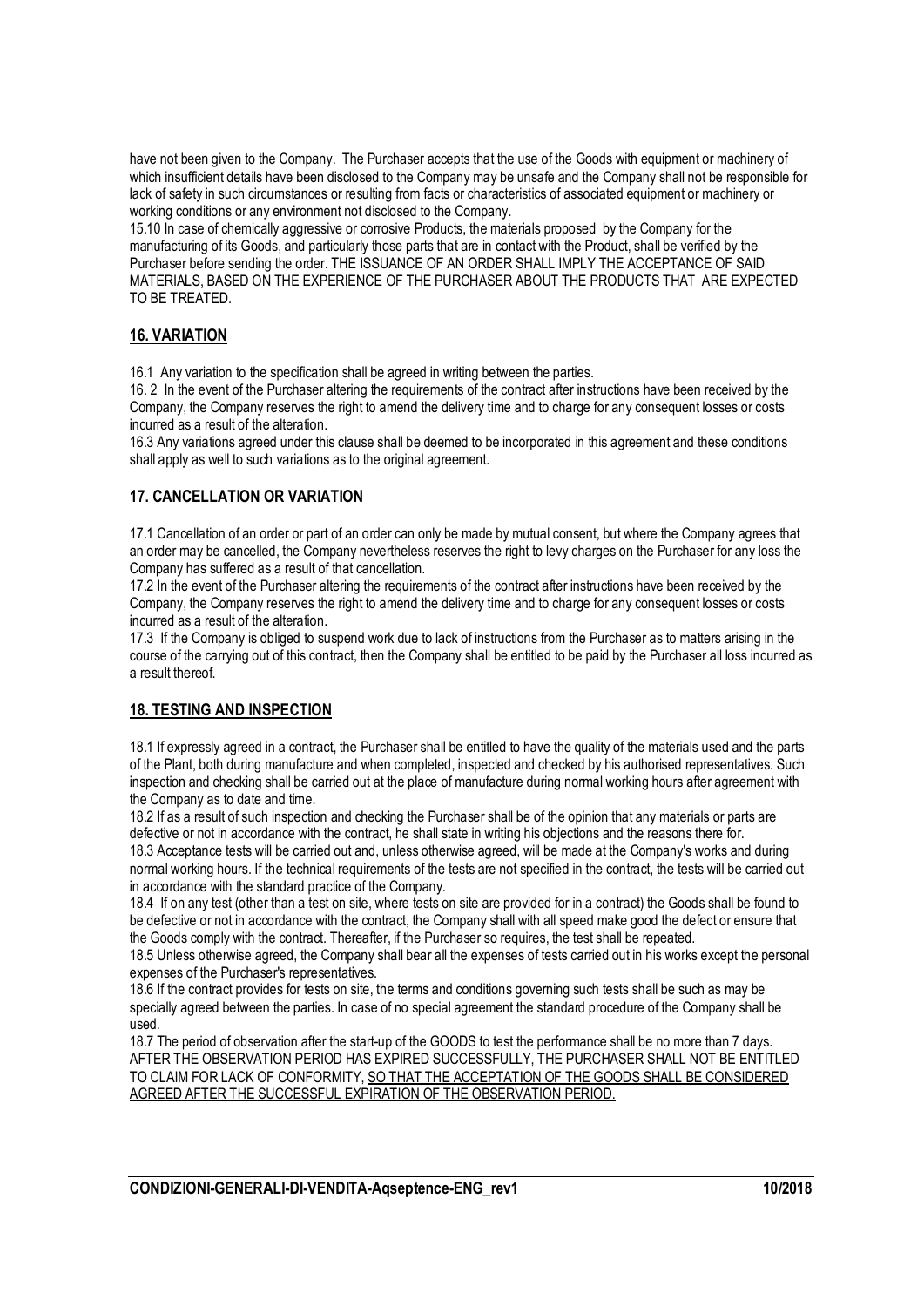### **19. INSTALLATION**

19.1 When the Company undertakes the installation of the Goods supplied at the Purchaser's premises the Company shall not be responsible for any consequential loss or damage occurring as a result thereof nor the third party Claims in connection therewith.

19.2. If it is not differently agreed, the supply does not include:

- packing, transport and crane service of any kind;
- assembling, commissioning, start up and supervision to the erection of the supplied equipment;
- supply and laying of electric cables for the supplied equipment interconnection with the electric control panel;
- supply and laying of slurry, water and compressed air piping;
- reagents, coagulants and filter aids;
- engineering and execution of foundations, civil, hydraulic and metallic structural works;
- side catwalks and ladders;
- supply of electricity, water, air compressed and slurry;
- electrical control of the equipment not supplied and hardware for network interface;
- spare parts and tools;
- special permissions and certifications and translation of the documentation.

19.3 Unless differently agreed, board and lodging of Company's technicians are excluded from service price and are at Purchaser's charge. The Purchaser is also responsible for arranging an appropriate accommodation for the technicians. 19.4 The Goods assembly from the technicians of the Company will occur in the full respect of the safety rules in force in the working places.

19.5 The Purchaser, in order to make the Company to respect the conditions of point 19.3, shall supply an "Analysis of the risks" concerning the job environments where the assembling activities will occur and take all the necessary precautions to assure the carrying out of the operations under the maximum safety conditions. Such analysis shall be transmitted to the Company that, in consideration also of the information received by the Purchaser, will prepare a "Safety Operational Plan" for the intervention execution.

19.6 The Purchaser shall undertake to respect, for the parts of his own competence, all that is mentioned in the "Analysis of the risks" and shall check the applicability and the consistency of the "Safety Operational Plan" to the

operational conditions of the yard, with the purpose to protect the health and the safety of the technicians of the Company. 19.7 In case the "Analysis of the risks" is absent, incomplete or not in conformity with the real situation of the yard, or if the Purchaser does not put the Company under the conditions to respect what contained inside its own "Safety Operational Plan", the Company itself can suspend, postpone or cancel the assembling operations.

Art. 19.8 All the costs and the consequential charges coming from delays, suspensions or cancellations of the assemblage activities mentioned at point 18.6 will be at Purchaser's charge.

### **20. FORCE MAJEURE**

20.1. For the purpose of these Terms and Conditions, an "Event of Force Majeure" means any circumstance not within the reasonable control of the Party affected, but only if and to the extent that (i) such circumstance, despite the exercise of reasonable diligence and the observance of best practices, cannot be, or be caused to be, prevented, avoided or removed by such Party, and (ii) such circumstance materially and adversely affects the ability of the Party to perform its obligations under this Agreement, and such Party has taken all reasonable precautions, due care and reasonable alternative measures in order to avoid the effect of such event on the Party's ability to perform its obligations under this Agreement and to mitigate the consequences thereof.

20.2. Subject to the provisions of clause 20.1, Events of Force Majeure shall include, but not be limited to:

- Strikes, lockouts, work stoppage, labour disputes, and such other industrial action by workers related to or in response to the terms and conditions of employment of those workers or others with whom they are affiliated save, when such event is directly related to, or in direct response to any employment policy or practice (with respect to wages or otherwise) of the party whose workers resort to such action;
- Mobilisations and requisitions, embargoes, currency restrictions, insurrections and riots, shortage of transport, general shortage of materials and unanticipated restrictions of power supplies.
- Fire, chemical or radioactive contamination, earthquakes, extreme weather or environmental conditions, unanticipated geological or ground conditions or other natural calamities and acts of God;
- Explosion, accident, breakage of a plant or equipment, structural collapse or chemical contamination (other than resulting from an act of war, terrorism or sabotage), caused by a person not being the affected Party or one of its contractors or subcontractors or any of their respective employees or agents;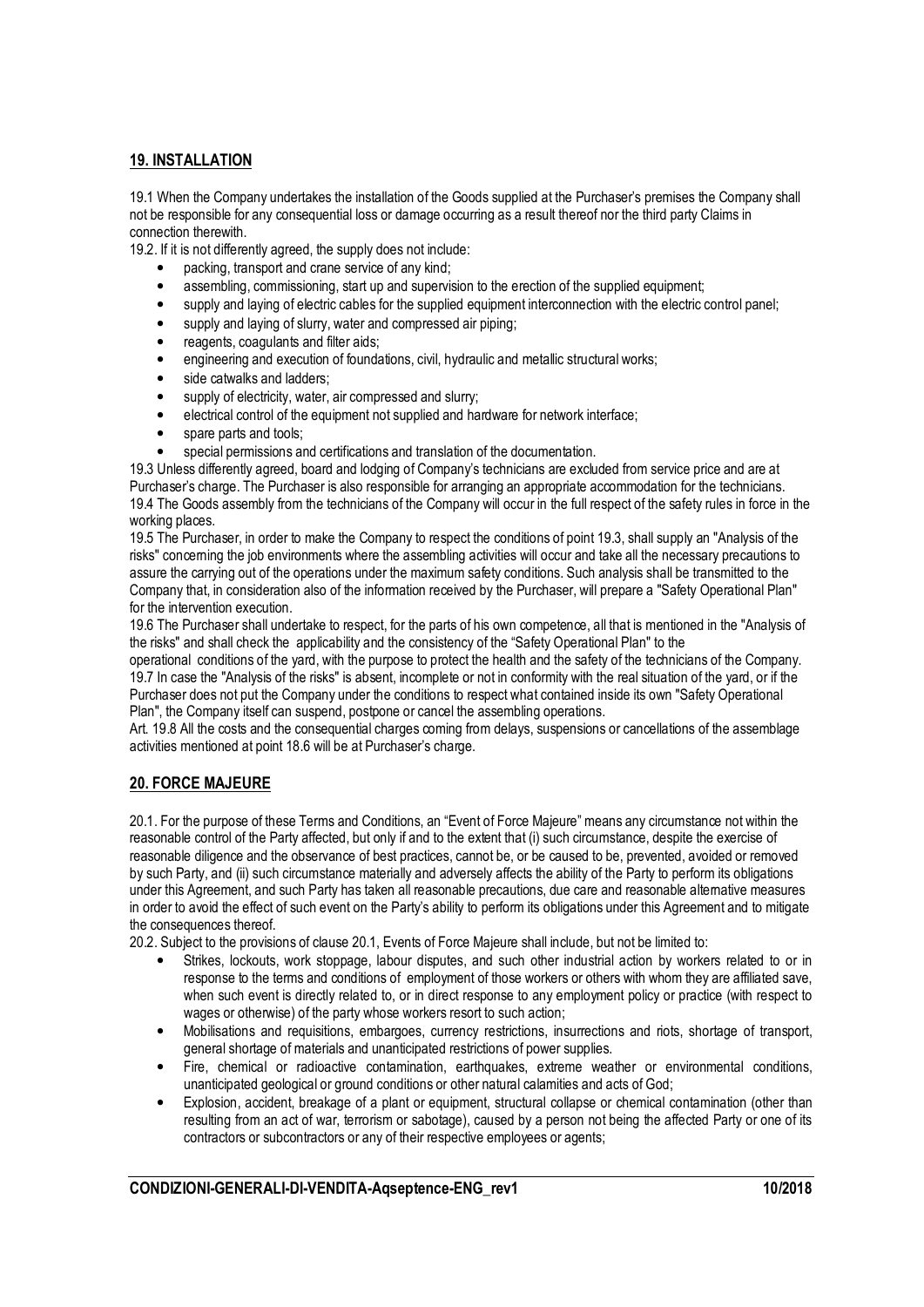20.3. Either Party shall be excused from performance and shall not be in default in respect of any obligation hereunder to the extent that the failure to perform such obligation is due to a Force Majeure Event.

20.4. If a Party wishes to claim protection in respect of an Event of Force Majeure, it shall, as soon as possible following the occurrence or date of commencement of such Event of Force Majeure, notify the other Party of the nature and expected duration of such Event of Force Majeure and shall thereafter keep the other Party informed until such time as it is able to perform its obligations. The Parties shall use their reasonable endeavours to:

(i) overcome the effects of the Event of Force Majeure;

(ii) mitigate the effect of any delay occasioned by any Event of Force Majeure, including by recourse to alternative mutually acceptable (which acceptance shall not be unreasonably withheld by either Party) sources of services, equipment and materials; and

(iii) ensure resumption of normal performance of this Agreement as soon as reasonably practicable and shall perform their obligations to the maximum extent practicable, provided that neither Party shall be obliged to settle any strike, lock out, work stoppage, labour dispute or such other industrial action by its employees.

# **21. FINANCIAL AND POLITICAL RISK**

21.1.The financial risk of the Country of the Purchaser shall not be invoked to modify or exclude in any way the obligation of payment undertaken by the Purchaser.

### **22. LAW AND INTERPRETATION**

22.1 Unless otherwise agreed in writing by the Purchaser and the Company, this contract shall be governed by Italian law. 22.2 Any dispute arising from this contract shall be settled, pursuant to the Rules of Conciliation and Arbitration of the Camera Arbitrale Nazionale e Internazionale of Milan, Italy, by one arbitrator designated in accordance with those Rules. The Company will be nevertheless entitled to all the remedies provided by law or equity, shall be entitled to seek urgent measures from any competent Court and/or any action available before any competent Court for payment of the price and/or the indemnity of damages incurred as consequence of Purchaser's breach of the contract and/or these conditions. 22.3 If any of these Conditions or any part thereof is rendered void or unenforceable by any legislation to which it is subject or by any rule of law it shall be void or unenforceable to the extent stated by the law and not further.

### **23. COMPLIANCE WITH LAWS**

23.1. Purchaser acknowledges that the Goods and the purchase of Goods are subject to the customs, import and export control laws and regulations of Italy, and may also be subject to the customs and export laws and regulations of the country in which the Goods are manufactured and/or received. Purchaser agrees to comply with all applicable laws and regulations now or hereafter in effect.

### **24. SEVERABILITY**

24.1 If one or more clauses of these conditions is considered to be null or void according to the applicable law, the remaining clauses shall remain in force and the Parties agree to fulfil any lawful reciprocal obligation which might pursue the same goal of the clause or clauses which have been declared null and void.

### **25. TERMINATION**

The failure of the Company to insist, in any one or more instances upon the performance of any of the terms, covenants or conditions of the contract and/or these Standard Conditions of Sale or to exercise any right hereunder shall not be construed as a waiver or relinquishment of the future performance of any such terms, covenants or conditions or the future exercise of such right, but the obligation of the Purchaser with respect to such future performance shall continue in full force and effect.

# **26. INFORMATION PURSUANT TO LEGISLATIVE DECREE GDPR 2016/679**

Aqseptence Group srl, with registered office in via Lanfranco Gessi, 16 Lugo (RA), acting through its legal representative Mr. Rosario Eduardo Tagliavini, as the Owner of the processing of personal data, informs that, according to Legislative Decree 2003/96 "Law regarding the protection of personal data" and according to REGULATION (EU) 2016/679, the personal data you provide will be processed for the following purposes: